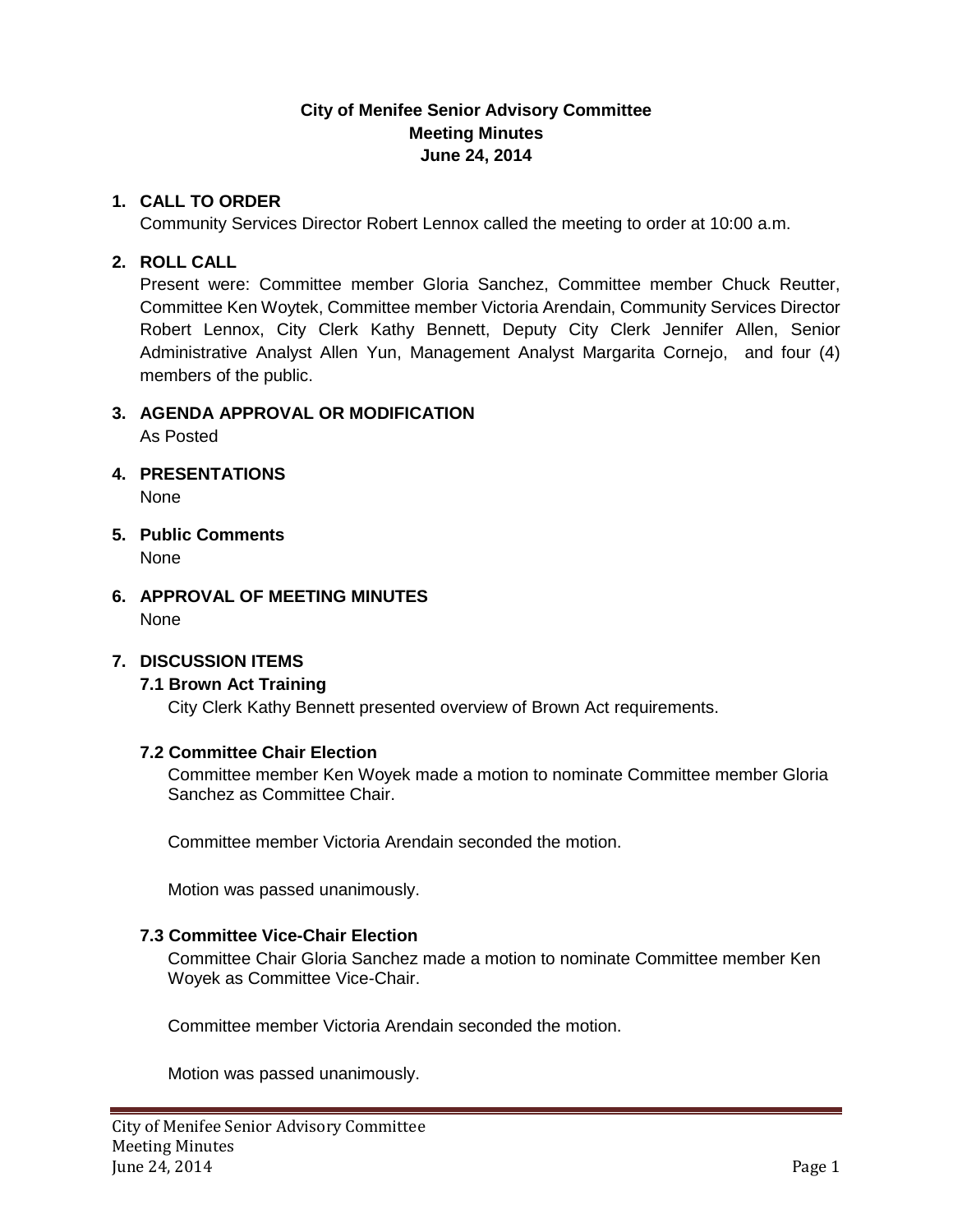# **7.4 Selection of Regular Meeting Date**

Committee Chair Gloria Sanchez opened discussion to committee regarding future meetings dates and times.

Committee member Chuck Reutter made a motion to meet the  $3<sup>rd</sup>$  Tuesday of every month at 10:00 am.

Committee Chair Gloria Sanchez made a substitute motion to meet  $4<sup>th</sup>$  Tuesday of every month at 10:00 am, with next meeting on July 22, 2014.

Committee member Victoria Arendain seconded motion.

Motion was unanimously approved.

# **8. COMMUNITY SERVICES DIRECTOR COMMENTS**

## **8.1 Facility Overview**

Senior Administrative Analyst Allen Yun provided summary of existing City of Menifee park and recreation facilities, current programs/activities available and special events.

**8.2** 2013 Senior Needs Assessment Survey Report

Management Analyst Margarita Cornejo provided brief summary on 2013 Senior Needs Assessment Survey completed by Ad-Hoc Committee.

**8.3** Valley-Wide Recreation and Park District Operator Contract Review Management Analyst Margarita Cornejo provided update on status of contract with Valley-Wide, final contract expected to be ready for signing on July 1, 2014.

# **9. COMMITTEE MEMBERS COMMENTS**

Committee Chair Gloria Sanchez expressed committee would like to see speaker's forum on on-going basis including things like town hall meetings.

Committee member Chuck Reutter inquired regarding overall purpose of Senior Advisory Committee and also commented on the need to improve golf cart accessibility.

Community Services Director Robert Lennox stated golf cart access is limited to 35 mph streets only.

Committee Chair Gloria Sanchez suggested golf cart accessibility and other transportation options be included as part of future meetings' agenda.